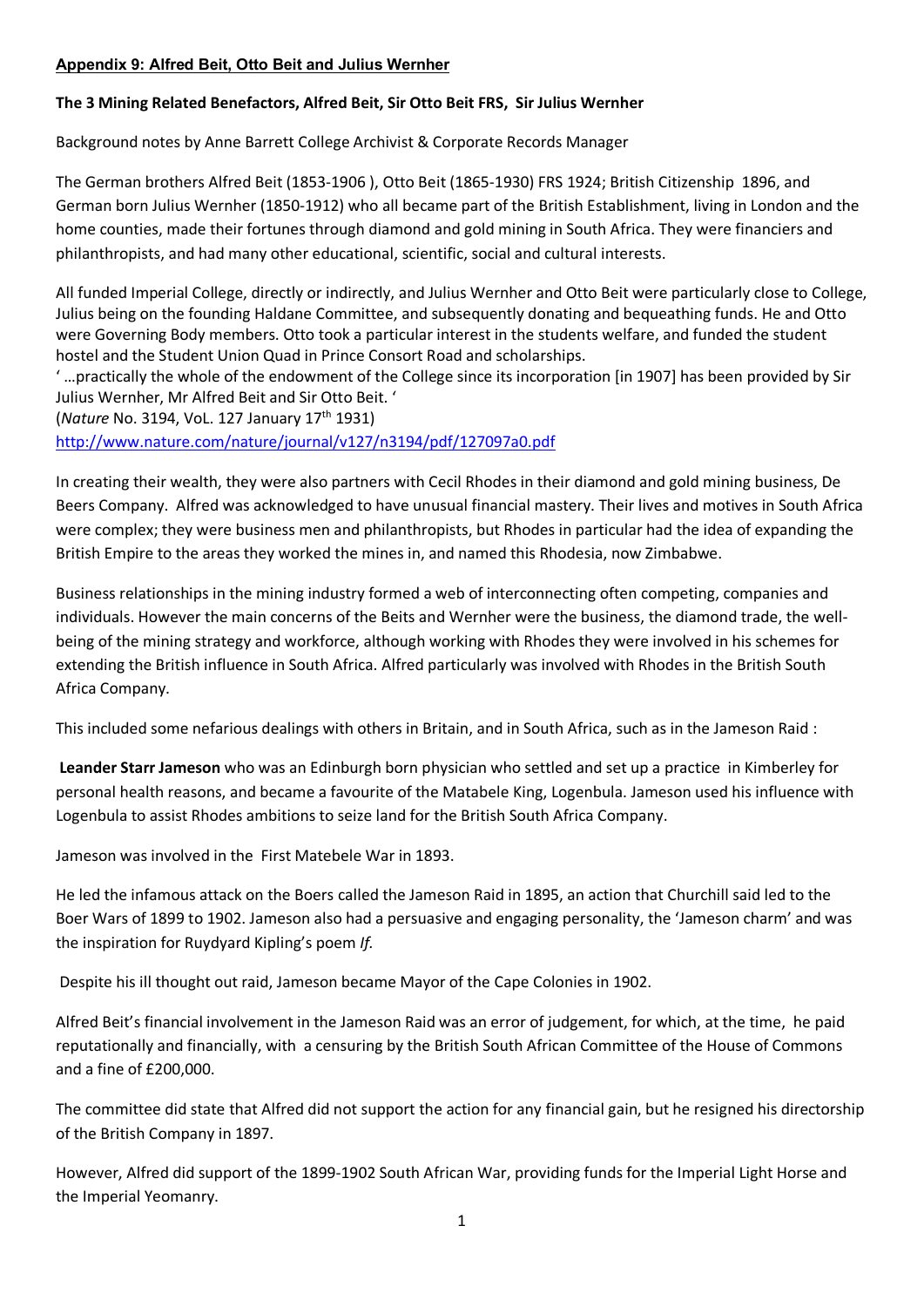He then continued post war, what he had done pre-war, to put money into developing South Africa through philanthropic schemes for land settlement and immigration.

In 1934, the then Rector of Imperial College, Sir Henry Tizard wrote in the journal *Nature:*

' practically the whole of the endowment of the College since its incorporation [in 1907] has been provided by Sir Julius Wernher, Mr Alfred Beit and Sir Otto Beit. ' (*Nature* No. 3194, VoL. 127 January 17th 1931)

**Alfred Beit** was one of the two founders of the diamond industry in Kimberley, the leading founder of the gold mining industry in Johannesburg and one of the 3 founders of Rhodesia. He and Cecil Rhodes set up the De Beers Mining Company.

**Julius Wernher** was the second of our benefactors to go out to South Africa working for the diamond company J.Porgès, by 1873 Julius became a partner in Porgès and their sole representative there.

As a result Julius met Alfred and Rhodes in 1882. Wernher joined De Beers and he, Alfred and Rhodes set about refining the South African Mining industry.

Julius had persuded Porgés to buy into the mines, not just deal in diamonds. The mining board of which Julius was a member did not have enough control over the bad practices in use; owners overworked the seams and did not take care in organisation of the systems nor the workers. He looked forward to a time when the mines would be worked in common and educated the board in discipline to this end.

Well respected by the board because of his intellect and integrity, he was in a position to bring about the consoldidation he saw necessary to secure the business for all concerned.

As mentioned, business relationships in the mining industry evolved with many interconnecting companies and individuals, but also some competing companies.

So it was that when Porgès began to concentrate on gold mining and acquired claims in and around Johannesburg and developed the financial structures that enabled their exploitation, Alfred and his relation Eduard Lippert , with Julius and Herman Eckstein joined him, in what was the mining and financial group known as the 'Corner House'. Joining together made them stronger in terms of regulating the mining industry and in negotiating the finance for operations.

The greatest barrier to good order in the mining industry and to their trade, that Wernher, Alfred Beit and Cecil Rhodes came up against, was another mining company owner, Barney Barnato.

In order to mount a challenge on his own terms to Barnato and his Central Company, Julius persuaded Rhodes to buy Porgès the 'French Company' in 1887. In a two pronged attack, Julius and Alfred had been buying shares in other mining companies, which resulted in the main diamond mines joining up as one company, De Beers Consolidated Mines. A third attack was mounted by Julius in that he set up the London Diamond Syndicate in 1886, thus stabilising prices.

Julius was created a baronet in 1905, and was also the order of the Crown of Prussia. Although generally perspicacious in business, in 1906, he succumbed to a fraudster, Henri Lemoine, and his caliams of making synthetic diamonds, and lost £64,000.

Julius had an interest in art and was an established collector of note. Many prestigious art works were placed in his country house Luton Hoo, Bedfordshire, which he bought in 1903.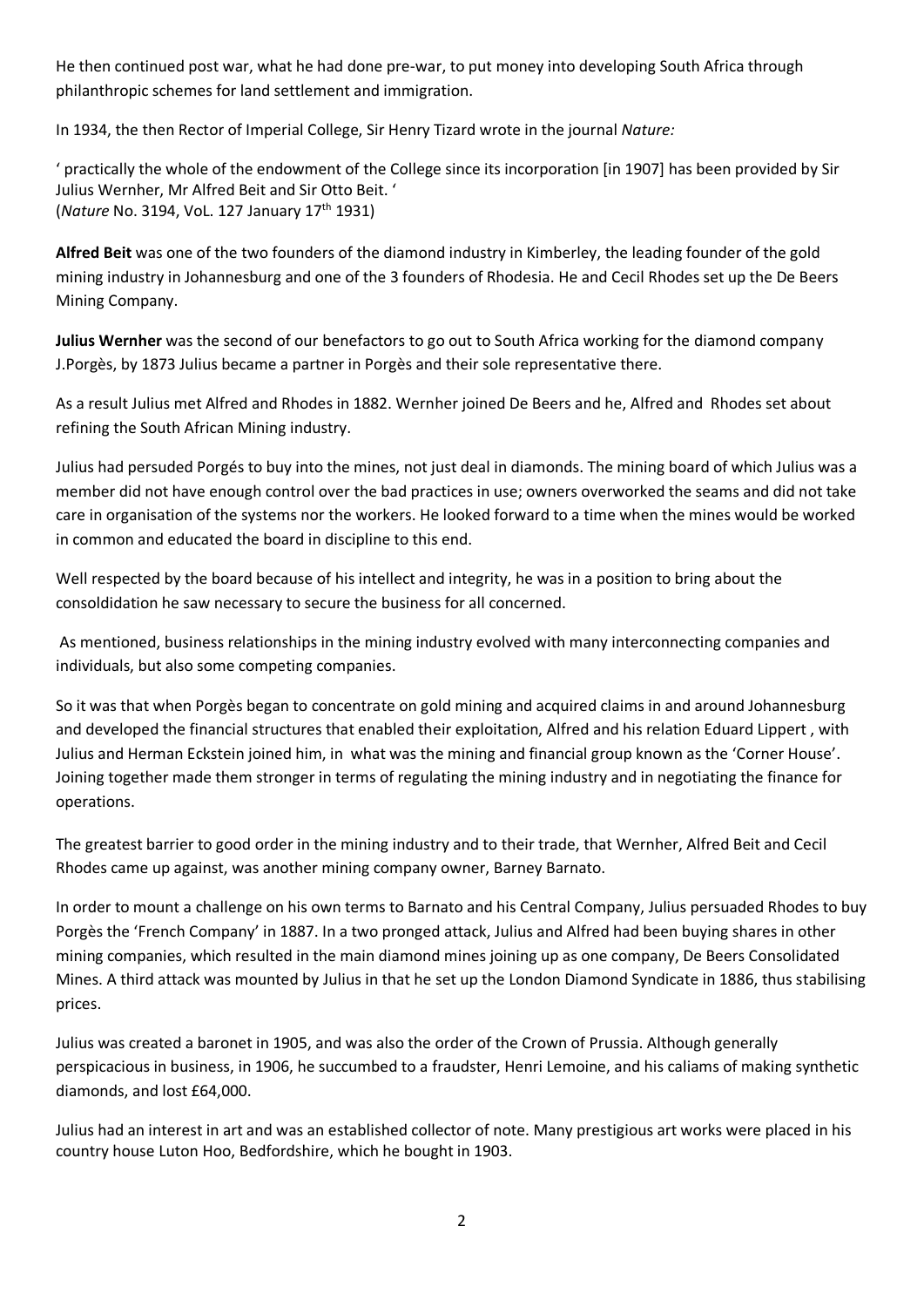Julius was a member of the Haldane Committee considering the setting up a new technological institution in 1904, which was to become, Imperial College.

He was a member of the first Governing Body of Imperial College

### **Benefactions:**

Wernher funded an extension to the national Physical Laboratory, endowed £250,000 to establishing a university in Cape Town.

To Imperial College he donated £25,000 and left a bequest of £150,000.

### **Alfred Beit and Rhodes Social Legacy**

Alfred had decided to base himself in London from 1888, although he continued his South African business interests with Wernher and he became a partner in the company known as Werhner, Beit & Co in 1890.

When Rhodes died in 1902, Alfred suceeded him as leader in his businesses , he was already a key figure in the De Beers Company and again joined the British South Africa Company, in order to push on Rhodes vision. For example, both he and Rhodes saw the necessity for good communications and transport systems and Rhodes had started a scheme which Alfred continued by setting up his Railway Trust Fund to complete the Cape To Cairo Railway and Cape to Cairo Telegraph, putting in £1,200,000 of his own money.

In poor health himself, Alfred returned to Joahnnesburg on Rhodes death in 1902, where he suffered a stroke, but due to the ministrations of Jameson, survived but was never fully fit again. In 1906 he died at home in Tewin Water, on 16th July, and he was buried in the local churchyard.

### **Alfred Beit Academic and Scientific Endowments**

In 1905 he founded a chair of colonial history at the University of Oxford now the Beit Professorship of History of the British Commonwealth.

# <https://governance.admin.ox.ac.uk/legislation/part-4-beit-professor-of-the-history-of-the-british-commonwealth>

In 1907 he made a donation of two million mark to the stock capital of the *Hamburgische Wissenschaftliche Stiftung*, (Hamburg Scientific Foundation) a charity dedicated to spend its interest for the benefit of scientific projects in Hamburg.

<https://h-w-s.org/><https://h-w-s.org/metamenu/english-summary/>

In his will he set up the Beit Trust<https://beittrust.org.uk/> through which he bequeathed £1,200,000 for infrastructure development in the former Northern and Southern Rhodesia, later modified to university education and research in Zimbabwe, Zambia and Malawi

**Otto Beit** (1865-1930) FRS 1924 was the younger brother of Alfred and joined Alfred and Julius in their business ventures and continued their, and his own, philanthropy after their deaths.

In 1888 Otto came to London, at the same time as his brother Alfred. But Otto went out to South Africa in 1890 to learn more about the diamond business and also became involved in the gold business in Witswaterand.

Otto became a naturalised British citizen in 1896 and immersed himself in philanthropic and cultural works for Britain, particularly after the death of Alfred in 1906, from whom he inherited so much wealth and also his country estate, Tewin. Otto continued the work of the Beit trust.

Between 1903 and 1912, Otto worked as a stockbroker for L.Hirsch and Co. which had South African connections.

Otto married an American, Lilian Carter (b 1874 d 1946) in 1897 Lillian's father was a New Orleans businessman connected with railways and telegraph.

Julius and Lilian and they had 2 daughters and 2 sons, the eldest, Theodore Hamilton (b April 29, 1898), died  $27<sup>th</sup>$ January 1917.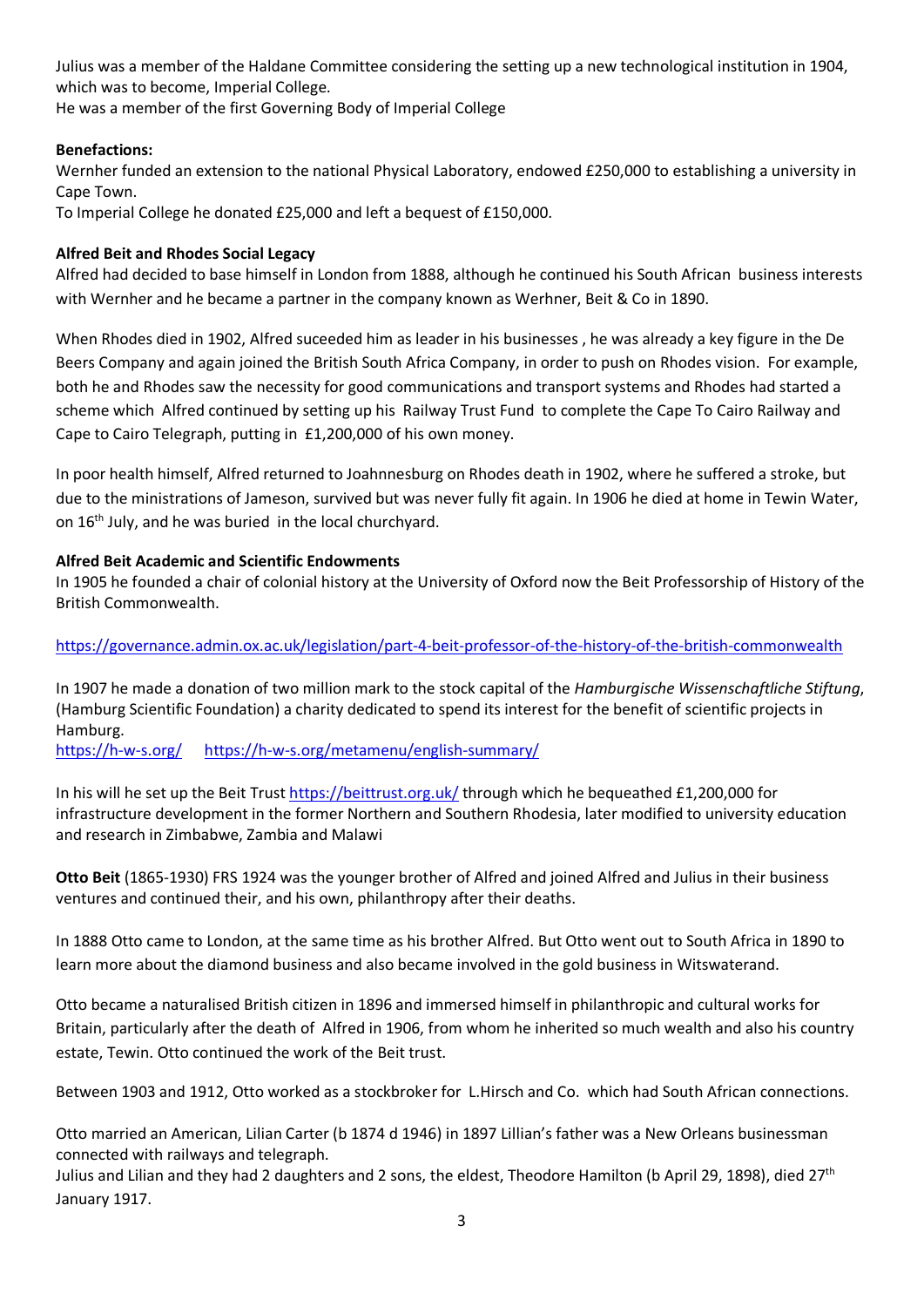The second son, Alfred Lane Beit b. 19<sup>th</sup> January 1903 inherited the title. (He died May 12 1994)

### **Imperial College**

Otto took an increasing role in governance and benefaction of Imperial. He suceeded Julius on the governing body in 1912, as the representative of the Crown,

'…thus preserving unbroken the close connexion of the College with the famous firm of Wernher, Beit and Co.' as Sir Henry Tizard the then Rector between 1929-1942 wrote. (Obituary Notice Otto Beit by Sir Henry Tizard *Nature* No. 3194, VoL. 127 January 17th 1931)<http://www.nature.com/nature/journal/v127/n3194/pdf/127097a0.pdf>

Otto had a concern that College did not promote itself enough, and so a publicity sub-committee was set up, consisting of, from the Governing Body: Otto, Sir Francis Mowatt and from College Administration: The Rector and the College Secretary, at that time, Alexander Gow. They were to consider and report upon the institution of a publicity department for Imperial College . It was decided that as an experiment £1,000 for a one year experimental propaganda drive in this country and the colonies dealing generally with College, a) PG and research work facilities, b)the excellence of the courses of the specialised training in Pure and Applied Science which the College gives – if successful the experiment may be repeated for a second year

Returning to Tizard's obituary notice, he says:

'..Sir Otto was an active and inspriring member of the Governing Body. A firm believer in intellectual and practical value of the highest scientific education, he did everything in his power to promote it…' <http://www.nature.com/nature/journal/v127/n3194/pdf/127097a0.pdf>

In 1913 he created a Trust Fund of £26,500 to provide Research Fellowships tenable at the College and open to men and women of European descent by both parents, otherwise of any nationality.

In his Obituary Notice of Otto Beit Sir Henry Tizard wrote:

'…From time to time **he gave sums of money amounting to £32,000 in all to the costs of the Imperial college Students Hostel and of the extension to the Hostel and to the Students Union**.His other gifts, included a sum of £10,000 towards the general development of the College in a time of financial stringency…'

These benefactions are illustrative not only of Sir Otto Beit's generosity, but of his good judgement. He never gave money away indiscriminately; he had a clear insight as to the right thing to do at the right moment. He was always ready to be guided, but never allowed himself to be swamped by the enthusiasm of others. It was this quality which brought him the full confidence of his colleagues and when in 1919, Sir Francis Mowatt resigned the Chairmanship he was invited and agreed to take on the role…'

'…He interested himself not only in the government of the College, but also in the life of the students, many of whom are indebted to him for unobtrusive acts of kindness. We have lost a great friend and a great benefactor.'

(Obituary Notice Otto Beit by Sir Henry Tizard *Nature* No. 3194, VoL. 127 January 17th 1931) <http://www.nature.com/nature/journal/v127/n3194/pdf/127097a0.pdf>

Which was followed by an additional note to the Editor of The Times from the Chairman of the Governing Body: 'His advice and encouragment throughout have been invaluable. His personal qualities endeared him to all of us and we shall sadly feel the loss of our greatest benefactor.'

College asked his son, Alfred Lane Beit to take Otto's place as Trustee of the Beit Scientific Research Fellowships Imperial writing that your father took an 'intimate, informed and valuable part ' in the administration of the Fellowships'.

Otto had carried on Alfred's intention of endowing scientific research.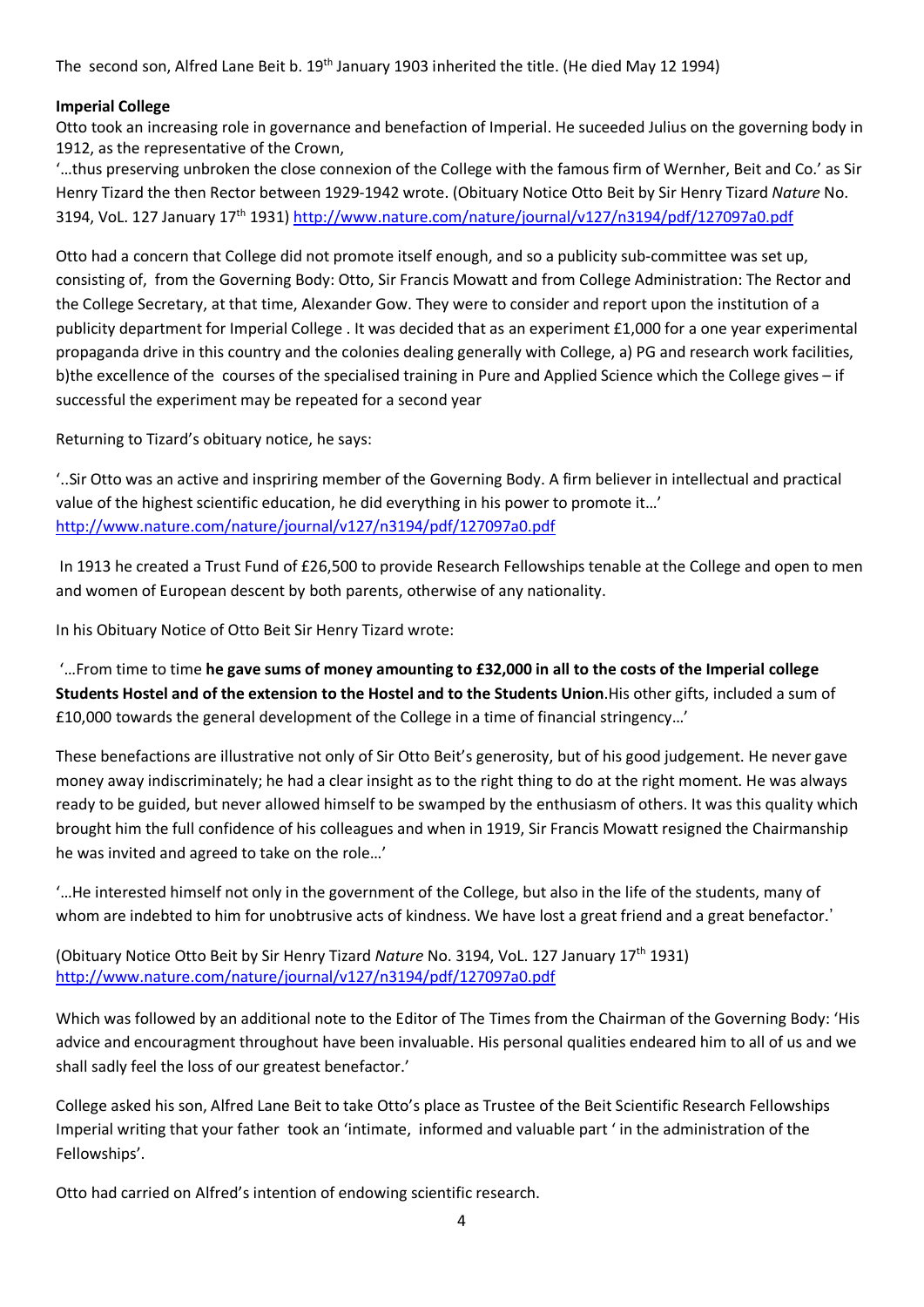Alfred's £25,000 scheme for the support of medical research had lapsed and reverted to Otto, the residual legatee of Alfred's will.

So it was in 1909, that Otto endowed the Beit Memorial Trust for Medical Research, a memorial to his brother Alfred to promote:

'the advancement by research of medicine and the allied sciences in their relation to medicine.'

Otto not only put in Alfred's original 25K, but increased it to 250,000. For this rendering of conspicuous service to the cause of science, Otto was elected FRS in 1924.

One of his obiturarists, John Rose Bradford, writing in *Nature,* says it was unusual to find in the layman 'an intelligent appreciation of the problems of medical research and the need for much patient work before the realisation of success. He was not one who was expecting immediate and striking results to follow on a programme of work.' (*Nature* No. 3194, VoL. 127 January 17th 1931)

<http://www.nature.com/nature/journal/v127/n3194/pdf/127097a0.pdf>

The ne[w Wellcome-Beit Prize Fellowships](http://www.wellcome.ac.uk/Funding/Biomedical-science/Funding-schemes/Strategic-awards-and-initiatives/WTX055419.htm) awards replaced the Beit Memorial Fellowships for Medical Research in 2009

https://wellcome.org/what-we-do/directories/wellcome-beit-prize

### **Other medical endowments Otto made were** :

the total of £58K for the purchase of radium to King Edwards Hospital Fund, here again the remit was wider than just using it for treatment, he encouraged research into the furtherance of knowledge ' for the relief of man's estate'.

£13,000 to the Red Cross appeal for funds for developing a clinc for the treatment of rheumatic diseases

And donations to the London Homeopathic Hospital

To the University of Cambridge Otto gave a donation for the creation of the Beit Library in 1913, specializing in German lanuage of the early 20<sup>th</sup> century and books on the history of the German language and literatre of the classical period eg Goethe.

<https://www.mmll.cam.ac.uk/library/beit-library>

Otto was a founder member of the the Royal Institute of International Affairs (Chatham House.) His benfaction enables its development.

<https://academic.oup.com/ia/article-abstract/10/1/03/2711807?redirectedFrom=fulltext>

Otto established the Beit Fellowship at Imperial College in memory of his brother Alfred in 1913; and founded the Beit Fellowships for Scientific Research at Imperial College. He was also a member of the Governing Body from 1912 and in 1919 became Chairman of the Finance Committee.

Otto was a founder member of the the Royal Institute of International Affairs (Chatham House.) His benfaction enables its development.

<https://academic.oup.com/ia/article-abstract/10/1/03/2711807?redirectedFrom=fulltext>

He donated funds for the purchase of works of art and donated works of art themselves, (he was a connoisseur of fine art) to, amongst other galleries, the V& A , The Tate and the British Museum

He endowed the Otto Beit Medal of Sculpture of Outstanding Merit of the Royal Society of British Sculptors.